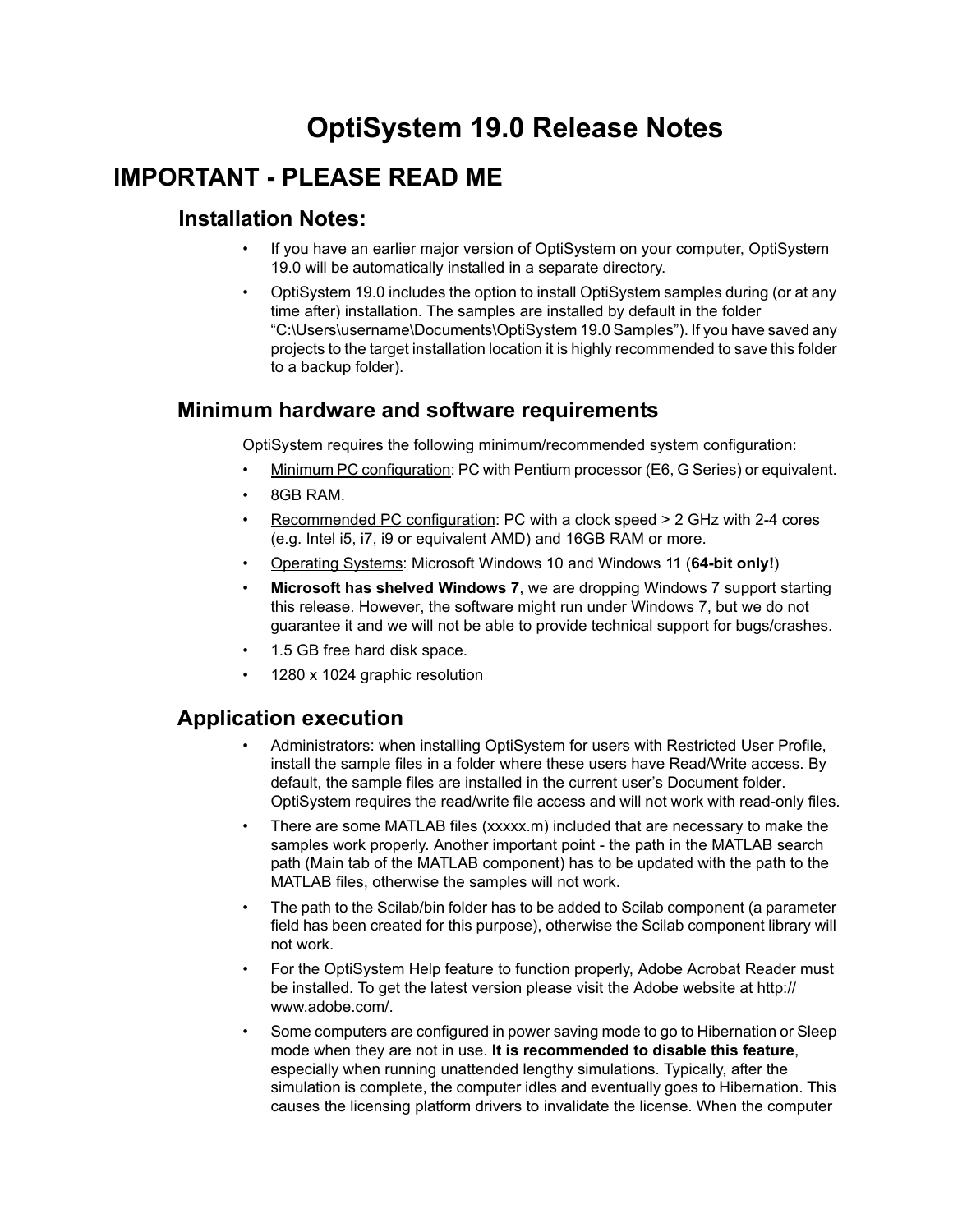wakes up and resume its execution, OptiSystem software will issue a message that the license is not available and terminate, losing the simulation results in the process. Please disable the computer hibernation feature to avoid this problem.

# **OptiSystem Version 19.0 list of updates**

## **Components**

| Component                           | Library                                                 | Changes/Update                                                                                                                                                                                                                |
|-------------------------------------|---------------------------------------------------------|-------------------------------------------------------------------------------------------------------------------------------------------------------------------------------------------------------------------------------|
| <b>Equipment Comm and Control</b>   | Default/Visualizer Library/                             | This component allows users to commu-<br>nicate with different instruments and get<br>data for usage in OptiSystem projects. To<br>use this component the user must have<br>OptiInstrument installed on the same<br>computer. |
| <b>Universal Multimode Fiber</b>    | Default/Optical Fibers Library/                         | This component allows users to import<br>the fields of SM and MM multicore fibers<br>designed using OptiMode to OptiSystem<br>to calculate crosstalk.                                                                         |
| <b>Universal Optical Sampler</b>    | Default/Signal Process Library/Tools/<br>Optical/       | This components allows users to up-sam-<br>ple and down-sample optical signals to<br>the desired number of samples.                                                                                                           |
| <b>Universal Electrical Sampler</b> | Default/Signal Processing Library/Tools/<br>Electrical/ | This components allows users to up-sam-<br>ple and down-sample electrical signals to<br>the desired number of samples.                                                                                                        |
| <b>PAS Library</b>                  | Default/                                                | This library has 20 components used to<br>design optical communication systems<br>with probabilistic pulse shaping for PAM<br>and QAM modulation schemes.                                                                     |

#### **Table 1: New Components**

## **Other features and improvements**

| Features                                            | Changes/Updates                                                                                                                                                                                                                                                                                                              |
|-----------------------------------------------------|------------------------------------------------------------------------------------------------------------------------------------------------------------------------------------------------------------------------------------------------------------------------------------------------------------------------------|
| Units conversion                                    | Add the unit conversions mV, $\mu$ V, nV and pV for Volt (V) and the same for Ampere (A)                                                                                                                                                                                                                                     |
| CPP, Python, Scilab and<br><b>Matlab components</b> | Allow the range for the number of input and output ports to be from 0 to 100. This change<br>allows to make no input or output ports for the components                                                                                                                                                                      |
| <b>PAM Decision</b><br>component                    | Set the Include noise to TRUE as default for the PAM Decision component to represent<br>correct performance. Check the example (4PAM direct modulation direct detection<br>transmission link.osd) at the following location. C:\Users\USER<br>NAME\Documents\OptiSystem 19.0 Samples\Advanced modulation systems\PAM systems |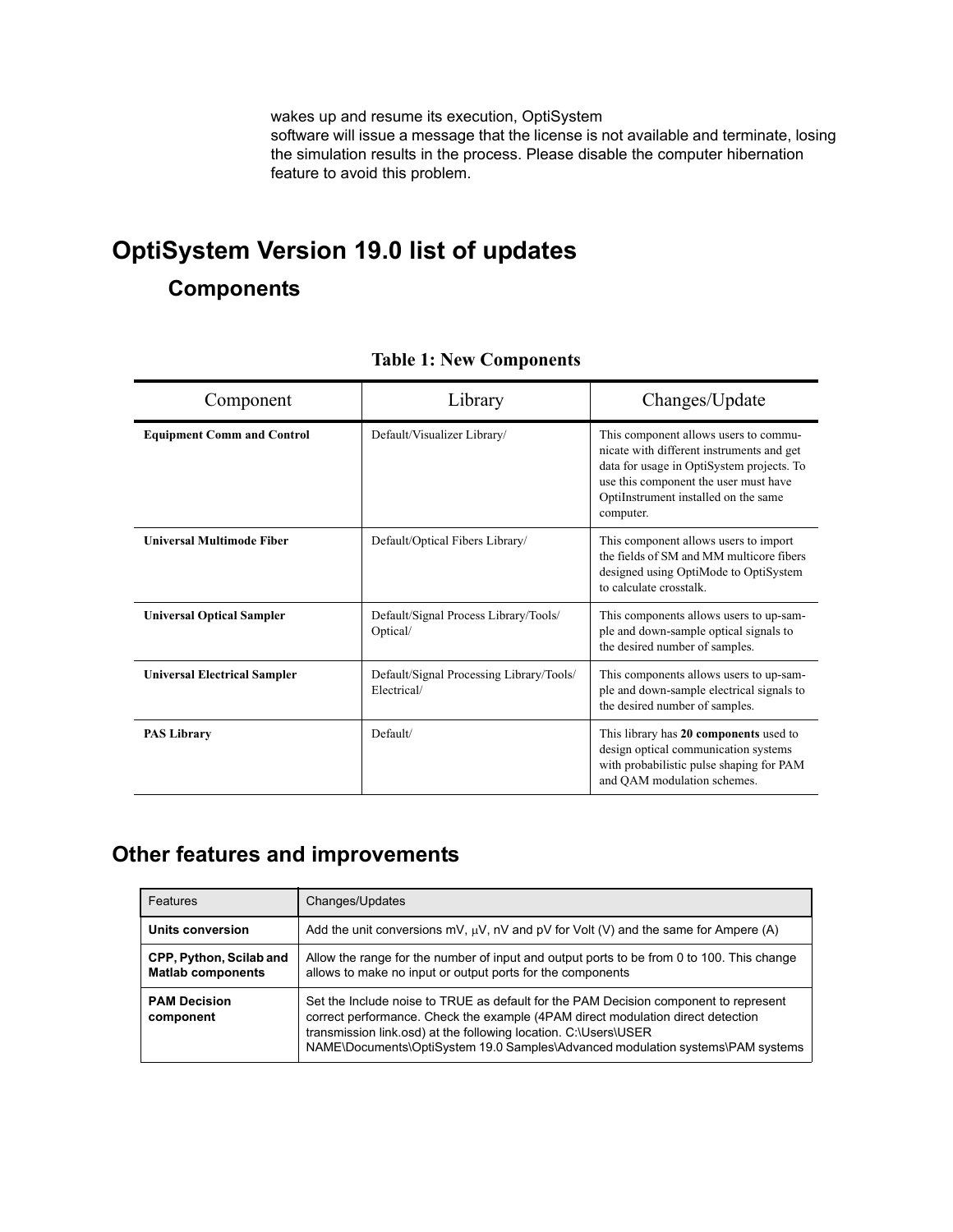| CPP, Python, Scilab and<br><b>Matlab components</b>                                     | New parameter "iteration" is added to the CPP, Python, SCilab, Matlab component<br>properties window to allow calculating the component many times when no input port exist<br>and global iteration is more than one.                                                                                                              |
|-----------------------------------------------------------------------------------------|------------------------------------------------------------------------------------------------------------------------------------------------------------------------------------------------------------------------------------------------------------------------------------------------------------------------------------|
| <b>QAM Sequence</b><br><b>Generator and OAM</b><br><b>Pulse Generator</b><br>components | Add Square/Rectangular feature to the Constellation type for these components in the Main<br>tab in addition to Star and Circular                                                                                                                                                                                                  |
| <b>QAM Sequence</b><br><b>Generator and QAM</b><br><b>Pulse Generator</b><br>components | Remove the letters X and Y in the title of the Bits and Symbol columns.                                                                                                                                                                                                                                                            |
| Video clips                                                                             | Users can create videos of the results of swept data by accessing the graphs of the<br>visualizers in the Project Browser. First select the graph then right click on it and choose<br>create Iteration Movie. Name the movie and its location in the popup window. The movie will<br>be save at the desired location as gif file. |
| User defined bits/<br>symbol mapping                                                    | Users can load their own special 3, 5, and 7 bits/symbol maps into QAM related<br>components.                                                                                                                                                                                                                                      |
| <b>Global Parameters</b><br>Window                                                      | Users can set a non-power-of-two Number of Samples per bit and Sequence length<br>necessary for Probabilistic Amplitude Shaping (PAS).                                                                                                                                                                                             |

## **Documentation**

| Document                                              | Changes                                                                                                                                                                                                                                      |
|-------------------------------------------------------|----------------------------------------------------------------------------------------------------------------------------------------------------------------------------------------------------------------------------------------------|
| <b>Spacial VCSEL Laser</b>                            | The datasheet of the Spatial VCSEL component is edited after adding a Polarization Rotator<br>in the component to allow all possible polarization setting for the produced modes.                                                            |
| <b>Project Global</b><br><b>Parameters</b>            | A new parameter has been added to the Simulation tab of the project layout properties<br>window to allow using a non-power of 2 Sequence length and Samples per bit. This feature<br>is important for Probabilistic Amplitude Shaping (PAS). |
| CPP, Python, Scilab and<br><b>Matlab components</b>   | The datasheets of these components were edited to show the range change for the input<br>and output ports from 0 to 100 instead from 1 to 50.                                                                                                |
| <b>PAM Decision and</b><br><b>Decision Components</b> | The word soft decision is replaced with decision in these components.                                                                                                                                                                        |
| <b>Universal DSP</b>                                  | Edit the field Initialize in the datasheet for the sequence of AE-FOE-CPE when the setting<br>is True and False. It should be FOE-AE-CPE when False and AE-FOE-CPE when True.                                                                |

# **OptiSystem Version 19.0 Improvements & Fixes**

### **Additional release notes issues**

- a. The Polarization of Spatial VCSEL Laser is fixed by adding a Polarization Rotator component within the compound component to enable all polarization setting of the generated modes.
- b. Move the component **Compliance Test Pattern** component from the location Default/ Transmitters Library/Coders to Default/Transmitters Library/Bit Sequence Generators.
- c. Change the frequency range for the OWC and FSO component to the range from 1 to 1e10 THz.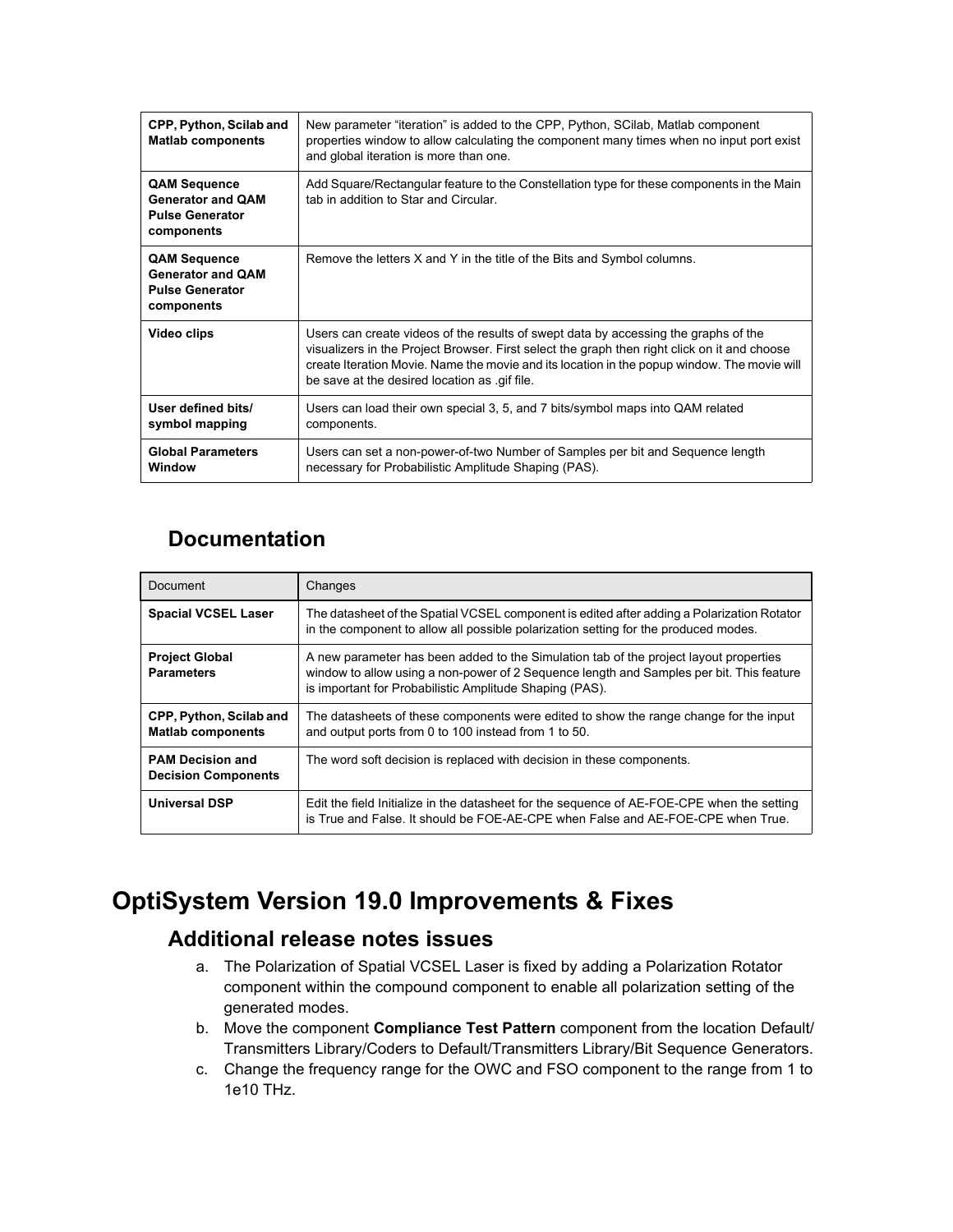### **Examples Library**

- 1) An example 4PAM VCSEL MMF Fiber Link using PAM Decision Component Linear MMF.osd is created using Linear Multimode Fiber and placed in the Multimode System directory of the Example Library. Note that there are two layouts one when the fiber uses the transfer function model for the MMF or when the fiber uses the modes specified in the file CamMMFi.txt to carry the optical field.
- 2) The example Duobinary with chaotic laser.osd is added to OptiSystem Example Library at the location Lightwave systems
- 3) The example VCSEL State of Polarization Control.osd is added at Multimode systems directory. This example allows users to set any desired polarization for the generated mode(s).
- 4) The example Sinewave generation.osd is added to the following location in OptiSystem Example Library C:\Users\USER NAME\Documents\OptiSystem 19.0 Samples\Component sample files\Transmitters Library\Pulse Generators\Electrical\. The example generates a sine wave from a square wave using low-pass filter.
- 5) A new example Hybrid SMF and MMF transmission system.osd is added to the Example library at the Multimode systems directory. The example demonstrates a transmission of 10Gbps over SMF and MMF segments.
- 6) The example Optical and Electrical Downsampler.osd is added at the following location in the Example Library C:\Users\USER NAME\Documents\OptiSystem 19.0 Samples\Component sample files\Signal Processing Library\Tools\
- 7) A new example PAM4 transmission link\_symmetric and nonsymmteric eye.osd is added to the location C:\Users\USER NAME\Documents\OptiSystem 19.0 Samples\Advanced modulation systems\PAM systems. The example shows the differences between symmetric and nonsymmetric eye diagrams.
- 8) The example OFDM Coherent Detection Single Port Single Polarization 64QAM-80subcarriers.osd is added to the location C:\Users\USER NAME\Documents\OptiSystem 19.0 Samples\Advanced modulation systems\OFDM systems\ in the Example Library.
- 9) A new example FSO using 20mm laser with and without scintillation.osd is added to the location C:\Users\USER NAME\Documents\OptiSystem 19.0 Samples\Optical wireless\FSO\ to demonstrate the extended wavelength of the FSO channel.
- 10) The example 1310nm PON.osd is added to the Example Library at the location C:\Users\USER NAME\Documents\OptiSystem 19.0 Samples\Metro and access systems\PON and CDMA systems\
- 11) A new directory called Universal MCF is added at the location C:\Users\USER NAME\Documents\OptiSystem 19.0 Samples\Fiber analysis and design\Multicore Fibers\ in the Example Library. The new directory has two subdirectory each has the required design files generated by OptiMode and used in an OptiSystem example that demonstrated a published paper located in the same folder.
- 12) A new directory called Instrumentation is added to OptiSystem Example Library. This directory has few examples on using the newly introduced OptiInstrument Equipment Comm and Control component.